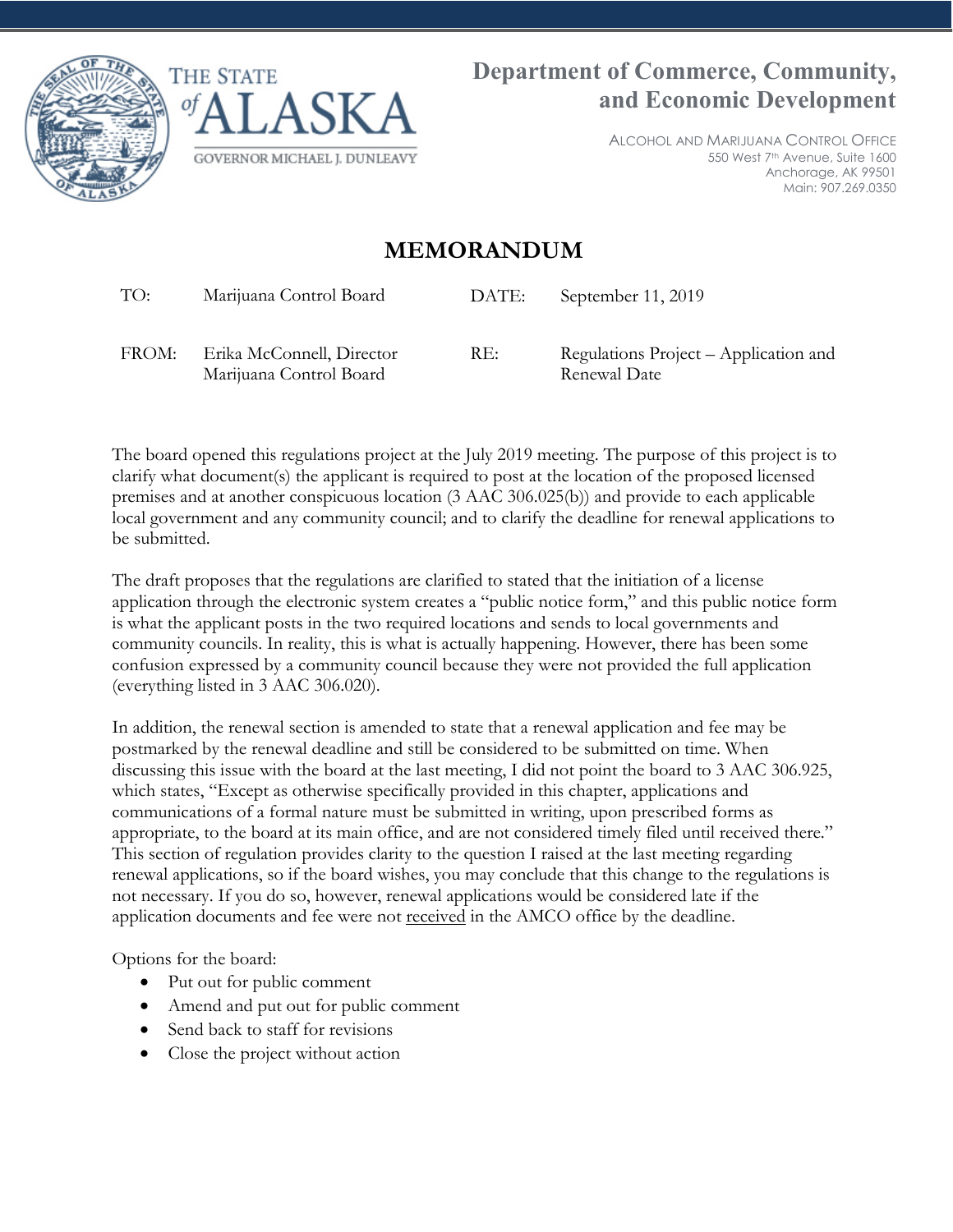3 AAC 306.025(a) is amended to read:

(a) An applicant must initiate a new marijuana establishment license or endorsement application on a form the board prescribes, using the board's electronic system**, to create a public notice form**.

3 AAC 306.025(b) is amended to read:

(b) After initiating a new marijuana license or endorsement application, the applicant must give notice of the application to the public by

(1) posting a copy of the **public notice form** [APPLICATION, ON THE FORM THE BOARD PRESCRIBES,] for 10 days at

(A) the location of the proposed licensed premises; and

(B) one other conspicuous location in the area of the proposed premises;

(2) publishing an announcement once a week for three consecutive weeks in a newspaper of general circulation in the area; in an area where no newspaper circulates, the applicant must arrange for broadcast announcements on a radio station serving the local area where the proposed licensee seeks to operate twice a week for three successive weeks during triple A advertising time; the newspaper or radio notice must state

- (A) the name of the applicant;
- (B) the name and location of the proposed premises;

(C) the type of license or endorsement applied for along with a citation to a provision of this chapter authorizing that type of license or endorsement; and

(D) a statement that any comment or objection may be submitted to the board; and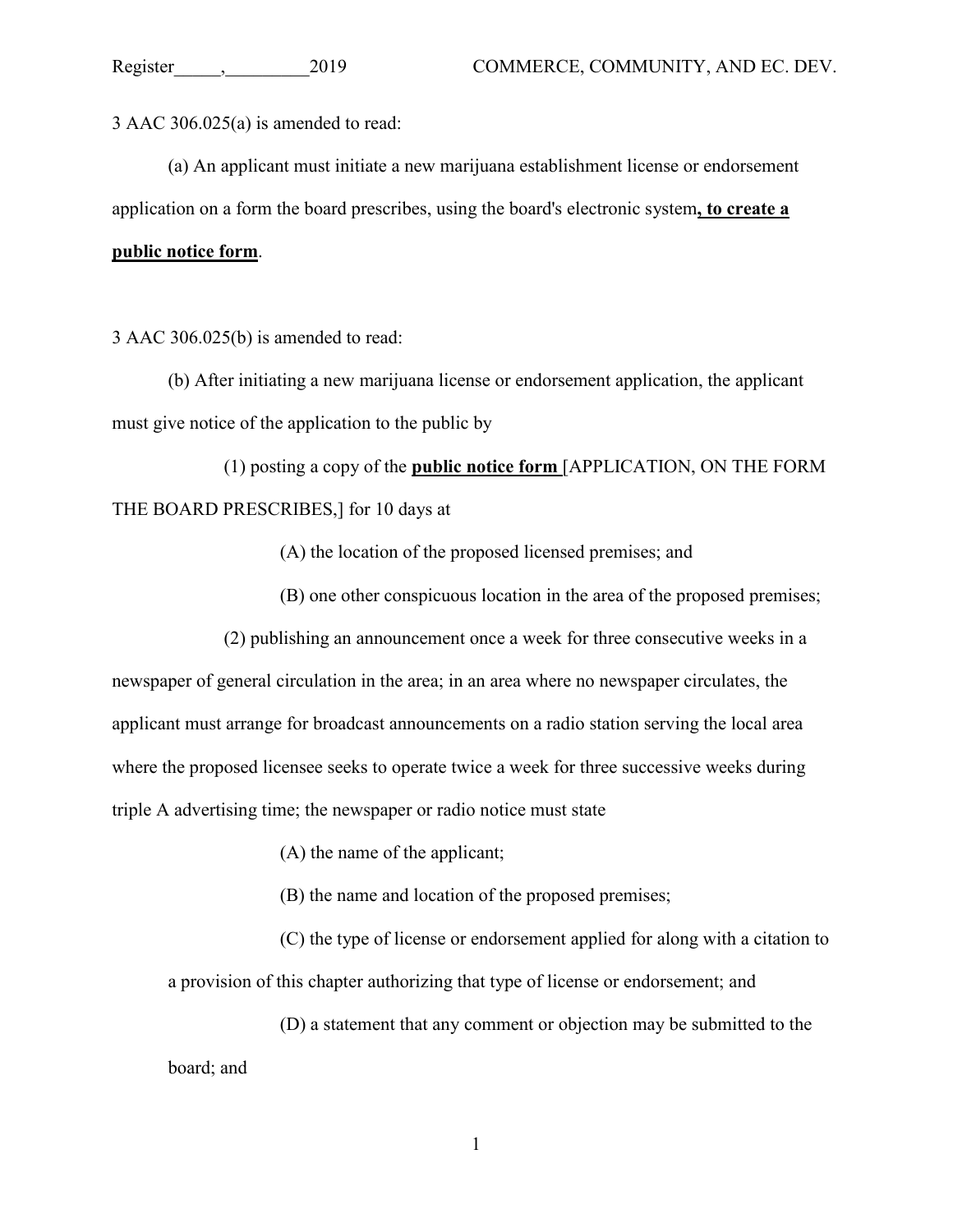(3) submitting a copy of the **public notice form** [APPLICATION ON THE

## FORM THE BOARD PRESCRIBES] to

(A) each local government with jurisdiction over the licensed premises;

and

(B) any community council in the area of the proposed licensed premises.

(Eff. 2/21/2016, Register 217; am 12/28/2017, Register 224; am 2/21/2019, Register 229; am

 $4/11/2019$ , Register 230; am  $\frac{1}{2}$  /  $\frac{1}{2}$ , Register  $\frac{1}{2}$ 

| <b>Authority:</b> AS 17.38.010 | AS 17.38.150 | AS 17.38.200 |
|--------------------------------|--------------|--------------|
| AS 17.38.070                   | AS 17.38.190 | AS 17.38.900 |
| AS 17.38.121                   |              |              |

3 AAC 306.035(a) is amended to read:

(a) On or before May 1 of each year, the director shall send notice that a marijuana establishment with a license in active and operating status must file a renewal application not later than June 30 of the current year. The director shall send the notice to the marijuana establishment's electronic mailing address on file with the board. In the notice the director shall include a hyperlink for the marijuana establishment to access the electronic renewal application by means of the Internet, along with instructions on using and submitting the form. Any marijuana establishment with a license in active and operating status on or before June 30 of the current year must submit the completed renewal application [ELECTRONICALLY], along with the license renewal fee, to the director not later than June 30 of each year. If June 30 falls on a Saturday or Sunday, the deadline is extended to 4:30 p.m. on the first business day following June 30. **If mailed, the complete renewal application and fee must be postmarked by the**